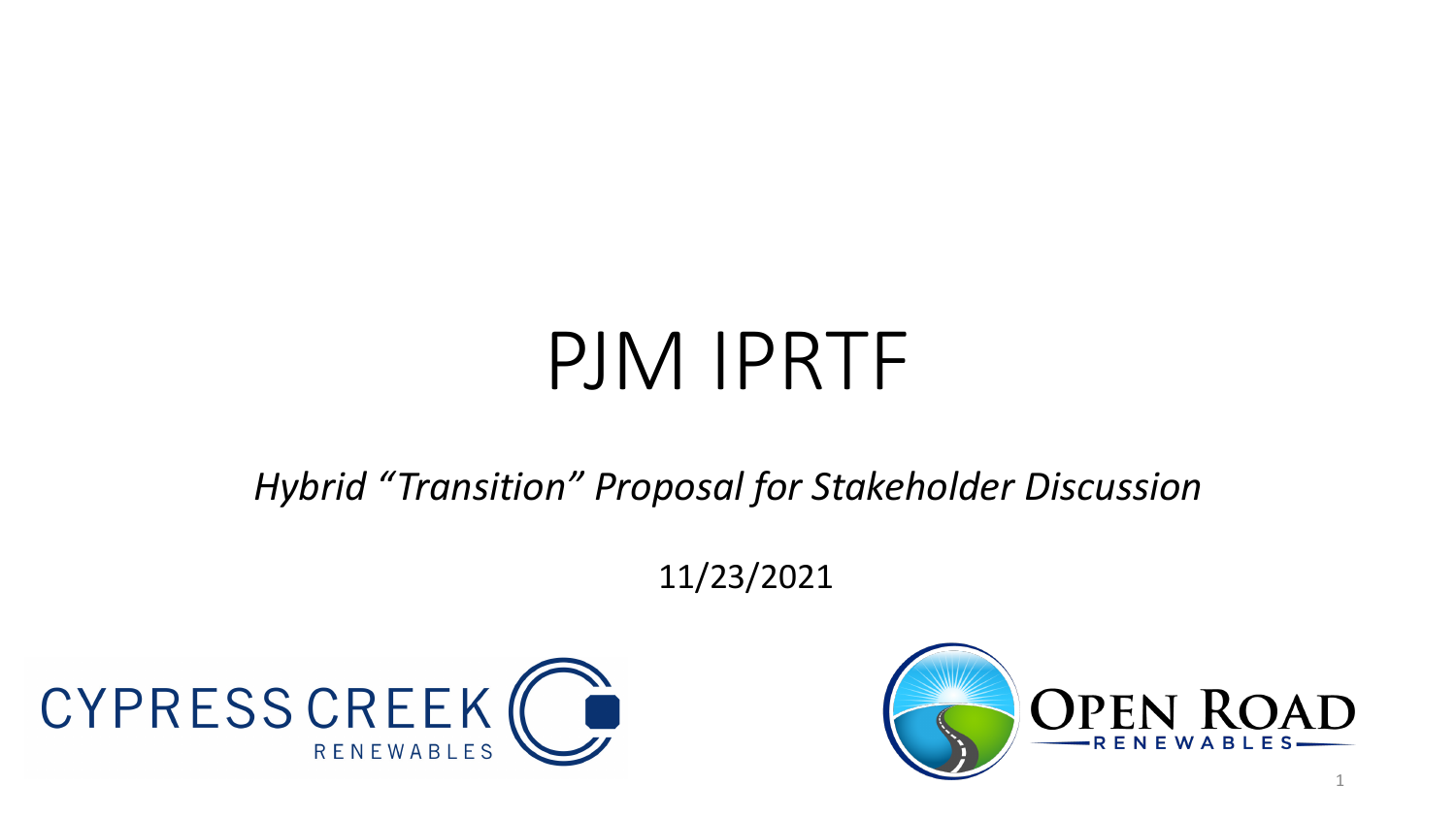- Those who support PJM Option 4 desire IC-choice for late-stage AE1-AG1 projects
- Those who support PJM Option 2/3 are concerned that the serial backlog processing timeline of Option 4 could extend 2.5 yrs+ and desire certainty for the market to transition to the new paradigm via a workable solution
- Hybrid solution  $\rightarrow$  ~12 months of serial backlog processing followed by a one-time transition to cluster processing
	- Gating criteria + Transitional Serial Readiness Requirement (TSRR) effectively thins-out serial backlog
	- Hard cap of 12 months of serial backlog processing.
	- Any serial backlog projects that remain after 12-month mark without completed Facilities Study will have their ISAs (Interconnection Service Agreements) tendered and have 30 days to securitize, withdraw, or opt for transitional cluster processing
	- Following the completion of the serial backlog processing, one-time transition to cluster processing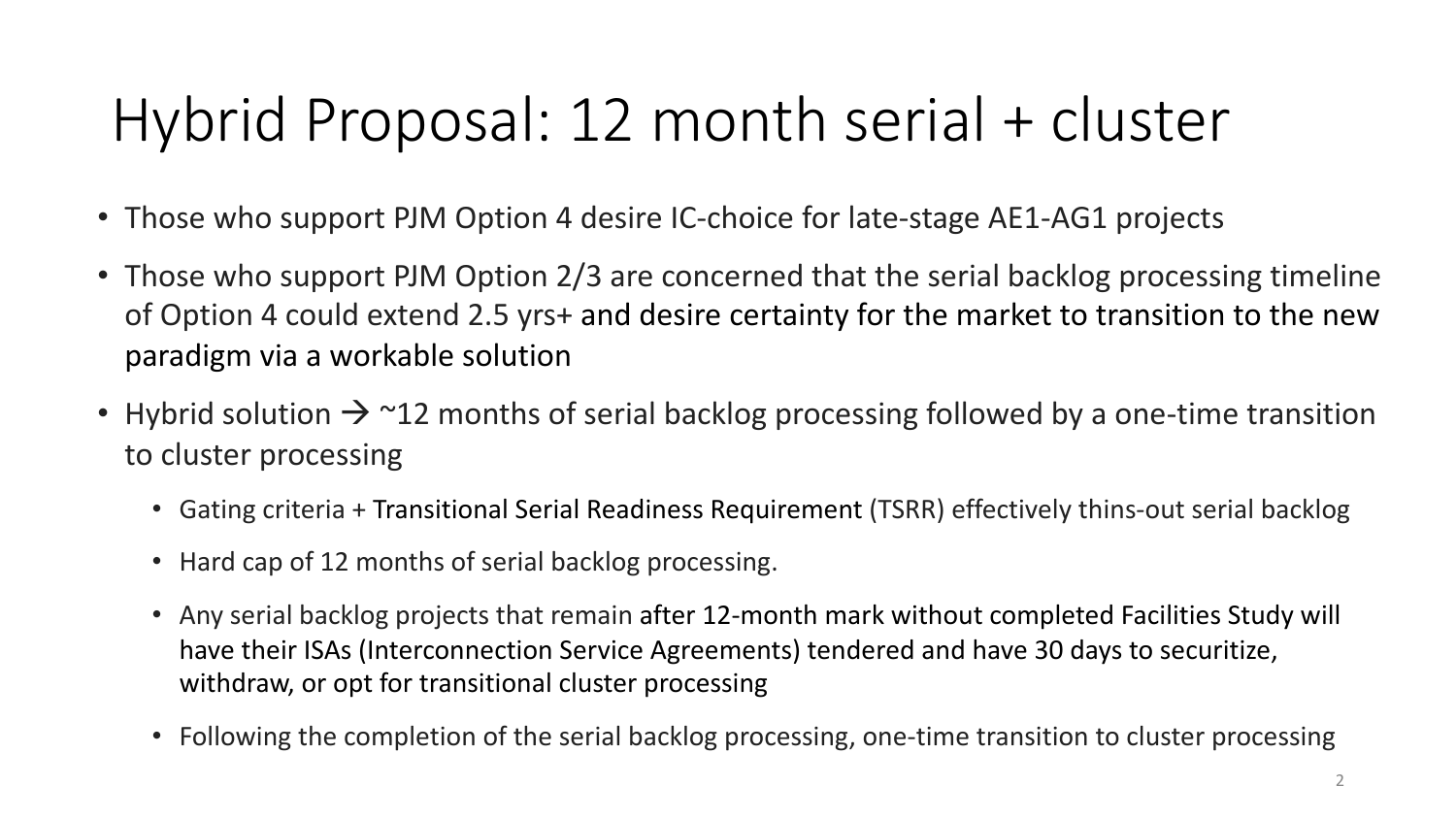# Details around 12 months of serial processing

- First, establish gating criteria of economic viability to limit transitional serial eligibility (SIS in hand, \$150k/MWac all-in Interconnection Upgrade (NUs + Direct))
- Second, establish robust financial requirement (TSRR) to further thin out the projects that elect serial backlog processing. (e.g., % NU)
- These first two elements will reduce the serial backlog to a manageable volume to enable the re-tools and stability study modeling to be completed in ~12 months.
- During the 12 months, PJM/TOs are performing Stability Study and SIS Retools. The workload is supported by developer fees (portion of TSRR is allocated to ensure 100% of workload funded by 3<sup>rd</sup> party contractors.)
- At the 12-month mark, ICs with uncompleted Facilities Study in serial backlog will have their ISAs tendered
- IC has 30 days to execute ISA and ISCA (IX services construction agreement) and securitize NUs (nonrefundable) and direct connect upgrades as per existing tariff requirements. Any projects that fail to do so are moved into the subsequent cluster.
- The ISA issuance with incomplete Facility Design & Cost estimate is a risk that IC will take as the final Facility Upgrade cost will be based upon actual expenses (as actual costs are incurred and invoiced by the TO).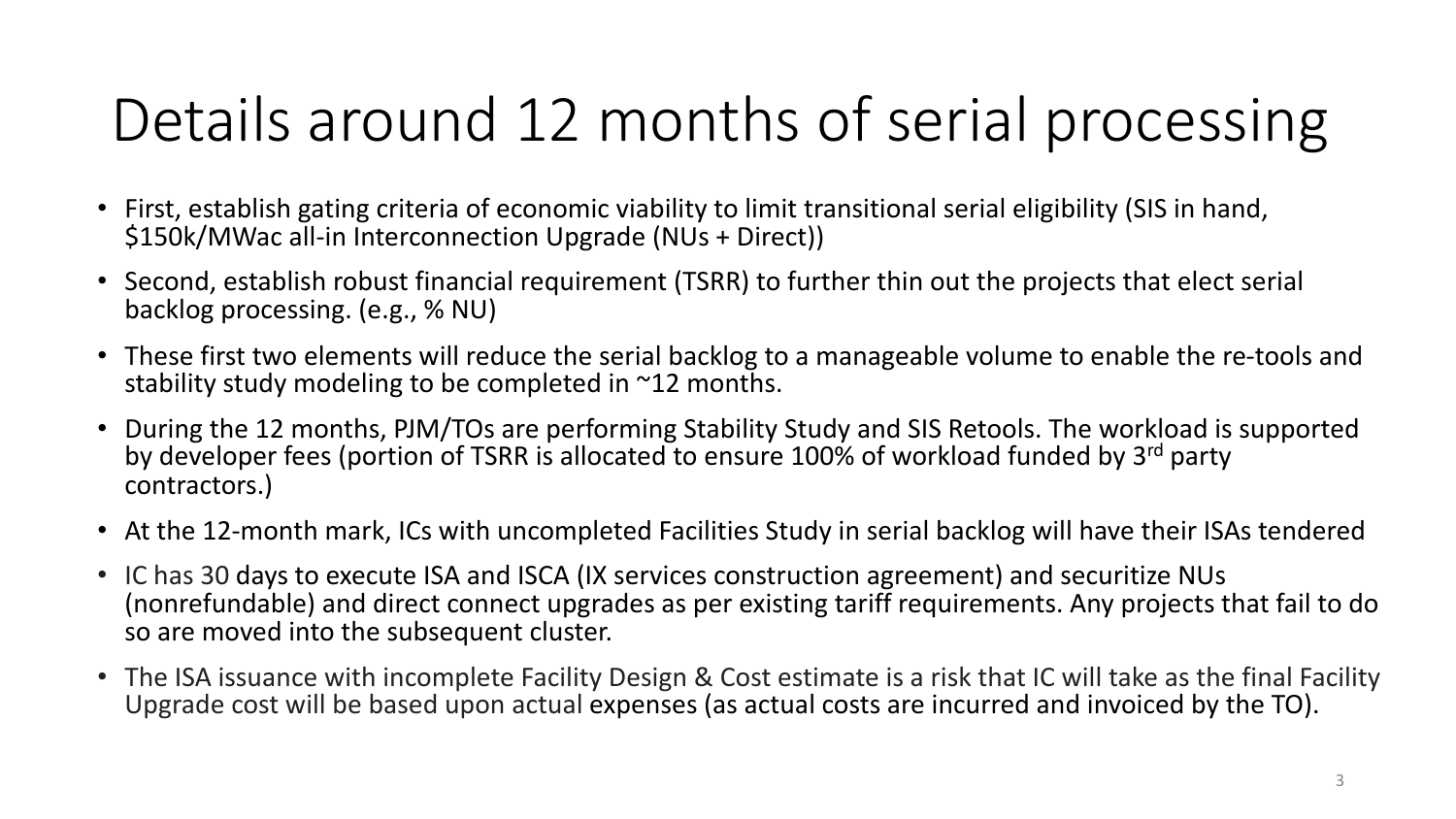• The proposed solution has the following contours with the items open for refinement highlighted in yellow:

#### A) Max 12 months of Transitional Serial backlog processing

i) SIS in hand for AE1-AG1

ii) Gating criteria of **\$150k/MWac all in IX upgrade** cost (NU+DC) to stay in serial processing

iii) TSRR sizing that effectively culls the queue and fully covers resourcing PJM and TOs with 3<sup>rd</sup> party support to complete Stability studies and re-tools in 12 months

iv) Max 12-month transitional serial processing.

v) At conclusion of 13<sup>th</sup> month following transition serial start, first transitional cluster begins

B) Transitional Cluster

i) Harmonize on number of transitional clusters, comparing timeline to option 3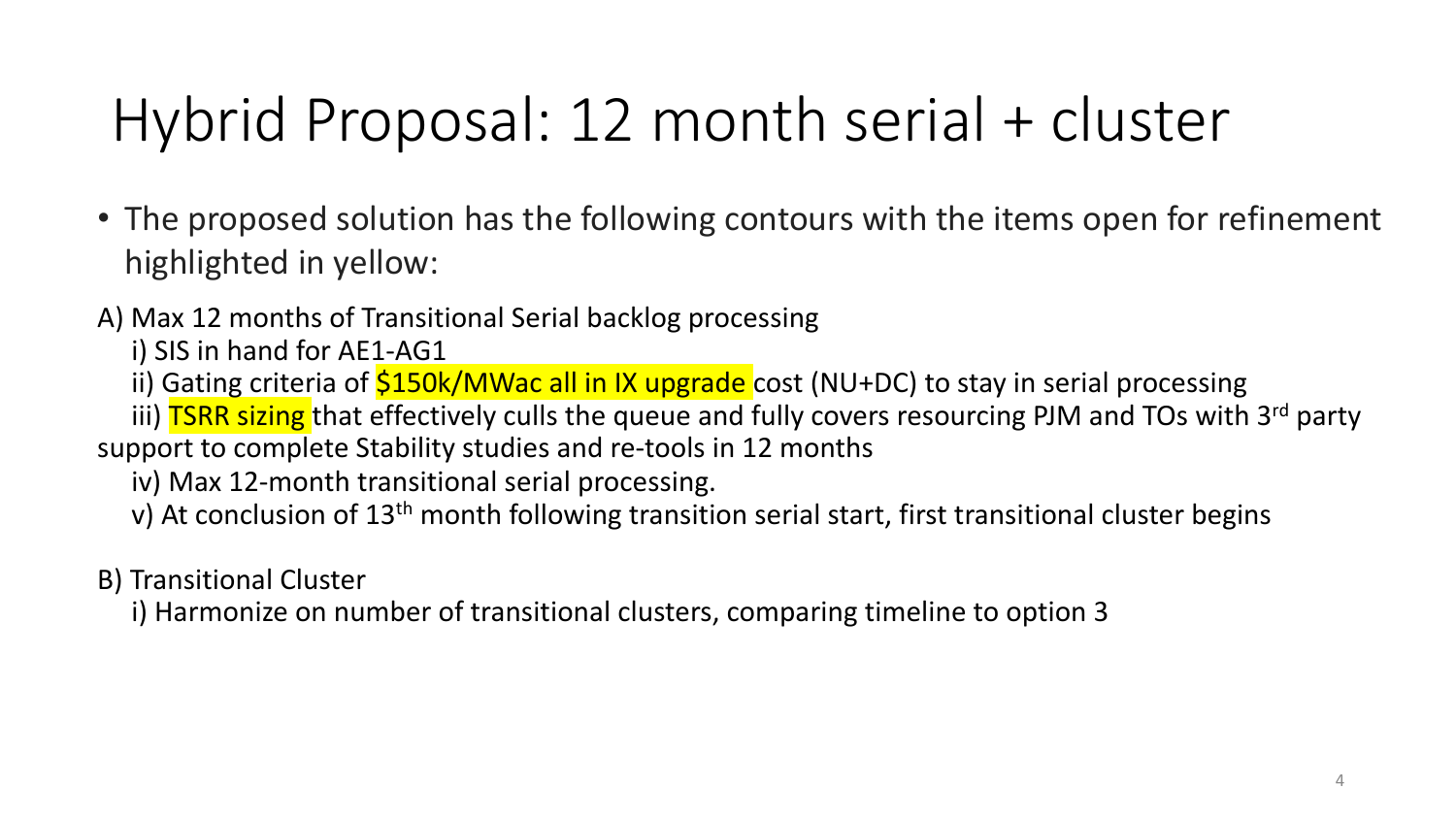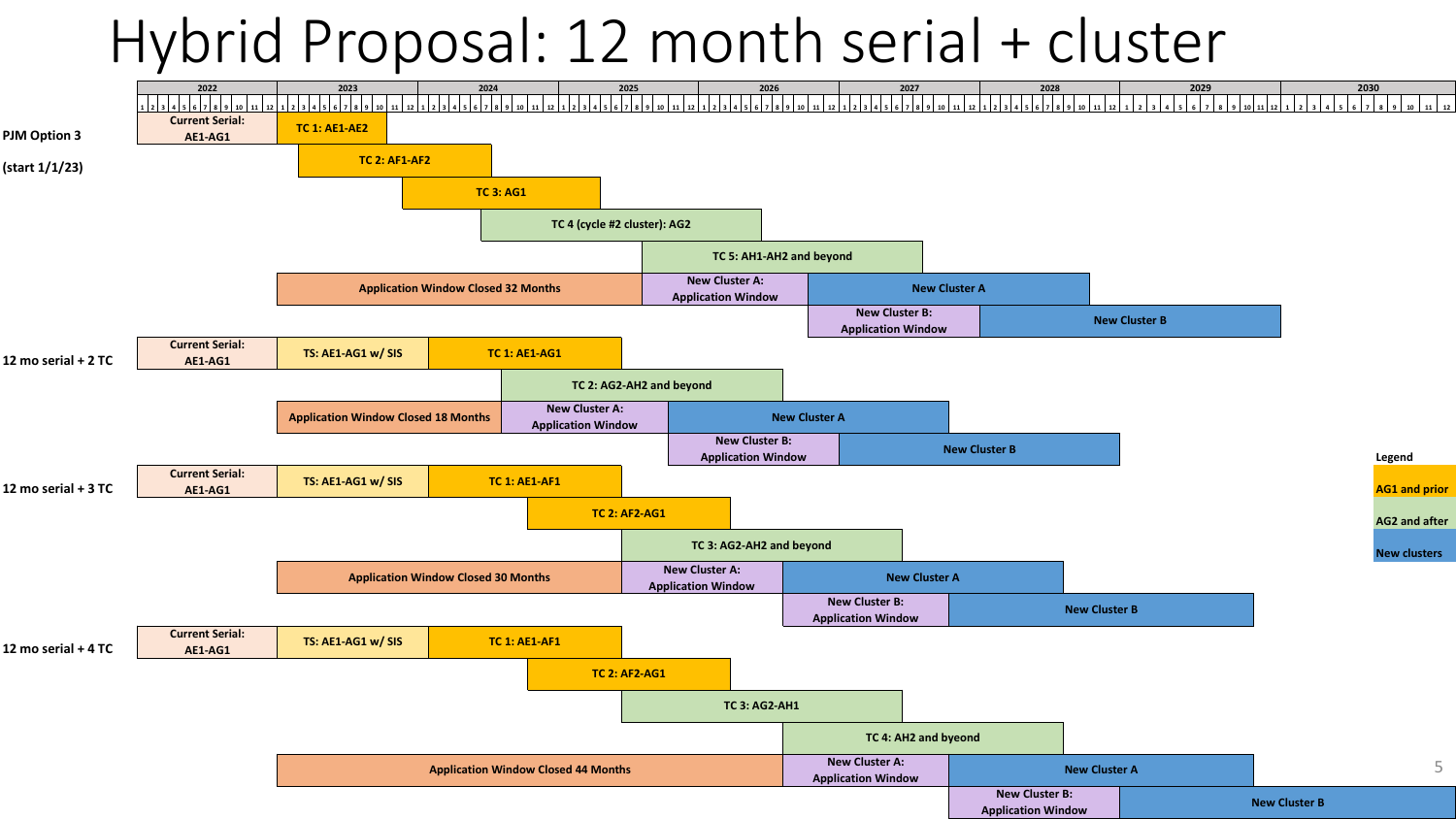### Hybrid Proposal cont… (Compressed from prior slide for ease of schedule comparison)

|                                       | 2022                                     | 2023                      | 2024                         |                     | 2025                                        | 2026                                                   | 2027                        | 2028                      | 2029<br>2   3   4   5   6   7   8   9   10   11   12   1   2 |                                              | 2030<br>5 6 7 8 9 10 11 12 |  |
|---------------------------------------|------------------------------------------|---------------------------|------------------------------|---------------------|---------------------------------------------|--------------------------------------------------------|-----------------------------|---------------------------|--------------------------------------------------------------|----------------------------------------------|----------------------------|--|
| <b>PJM Option 3</b><br>(start 1/1/23) | <b>Current Serial:</b><br><b>AE1-AG1</b> | $TC1$ :<br><b>AE1-AE2</b> | TC <sub>2</sub> :<br>AF1-AF2 | <b>TC 3:</b><br>AG1 | TC 4 (cycle #2 cluster):<br>AG <sub>2</sub> |                                                        | TC 5:<br>AH1-AH2 and beyond | <b>New Cluster A</b>      | <b>New Cluster B</b>                                         |                                              | Legend                     |  |
| 12 mo serial + 2 TC                   | <b>Current Serial:</b><br><b>AE1-AG1</b> | TS:<br>AE1-AG1 w/ SIS     | TC 1:<br><b>AE1-AG1</b>      |                     | $TC2$ :<br><b>AG2-AH2 and beyond</b>        |                                                        | <b>New Cluster A</b>        | <b>New Cluster B</b>      |                                                              | <b>AG1 and prior</b><br><b>AG2 and after</b> |                            |  |
| 12 mo serial + 3 TC                   | <b>Current Serial:</b><br><b>AE1-AG1</b> | TS:<br>AE1-AG1 w/ SIS     |                              | TC 1:<br>AE1-AF1    |                                             | $TC2$ :<br><b>AG2-AH2 and beyond</b><br><b>AF2-AG1</b> |                             | <b>New Cluster A</b>      | <b>New Cluster B</b>                                         |                                              |                            |  |
| 12 mo serial + 4 TC                   | <b>Current Serial:</b><br>AE1-AG1        | TS:<br>AE1-AG1 w/ SIS     | TC 1:<br>AE1-AF1             |                     | TC2:<br><b>AF2-AG1</b>                      |                                                        | <b>TC 3:</b><br>AG2-AH1     | $TC4$ :<br>AH2 and byeond | <b>New Cluster A</b>                                         |                                              | <b>New Cluster B</b>       |  |

- Options provide opportunity to move through the transition faster than PJM Option 3 while giving IC choice to late-stage projects
- Hybrid Proposal variants complete transition process **as much as 12 months sooner** than PJM Option 3 ("12 mo serial + 2 TC" variant) and **at most 12 months longer** than PJM Option 3 ("12 mo serial + 4 TC" variant)